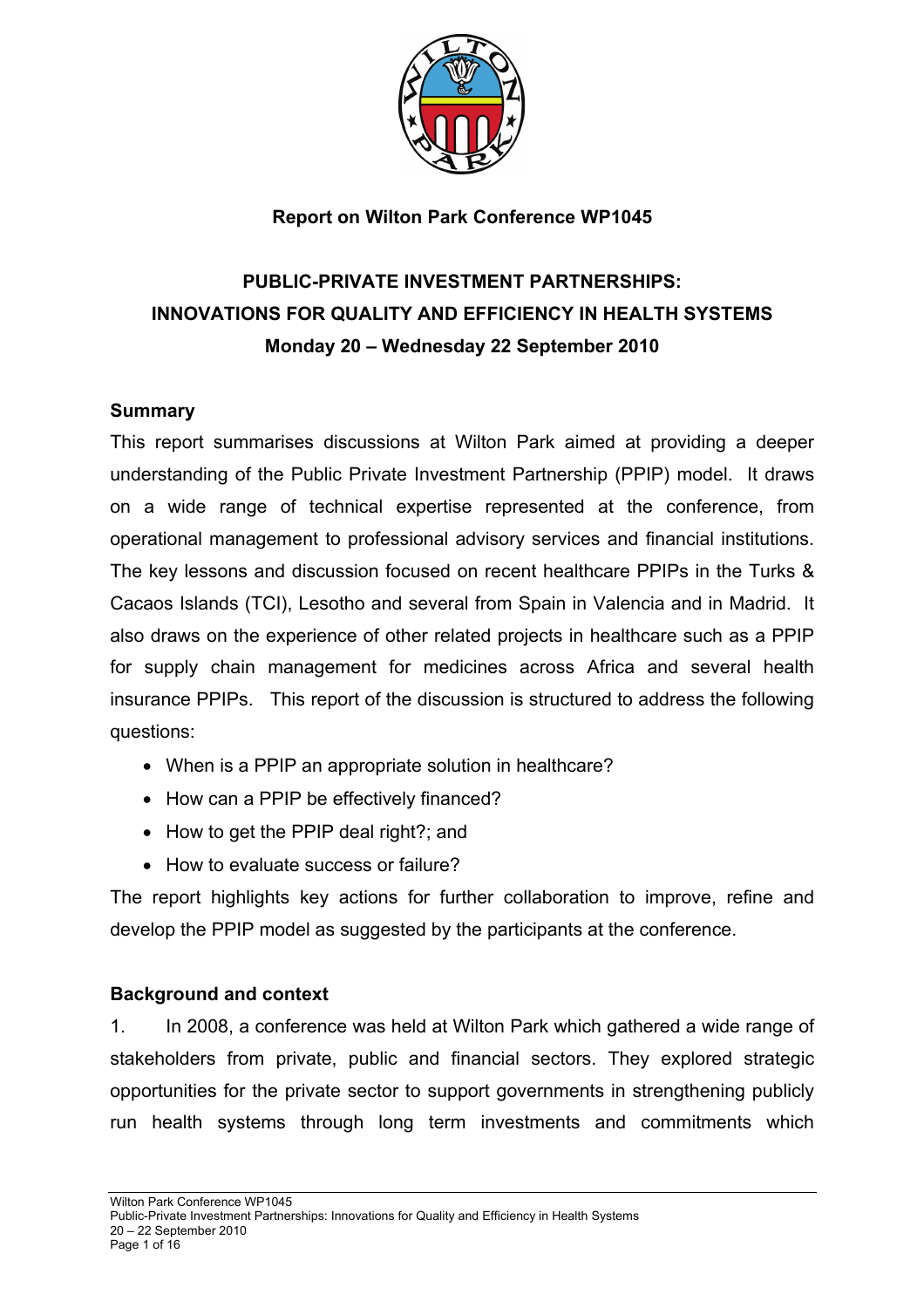developed the model of PPIP. A PPIP is a type of public private partnership which has the following features;

- Significant infrastructure and service delivery capacity provided by the private partner specifically to support public policy objectives;
- Long term commitment by both the public and private partners;
- Ownership of assets retained by the public sector.

2. The 2008 conference introduced the PPIP concept and its advantages and outlined top-line critical success factors and potential weaknesses of this novel approach. Since the first conference there has been significant progress in PPIP initiatives; most notably two PPIP projects in TCI and Lesotho, have recently become operational.

3. Interest has grown in the potential of PPIPs to improve quality, efficiency, access, and ultimately patient outcomes in healthcare. There has been a marked shift in the willingness of many governments towards exploring PPIPs as a means of achieving their public policy objectives. This has stimulated an appetite for a greater understanding of best-practices and processes which guided the objectives and design of the 2010 conference. Participants brought a wealth of PPIP experience both from within and outside the healthcare sector. The aim of the conference was to integrate their diverse experience and perspectives to inform, improve and refine the PPIP model.

## **The global context**

4. The healthcare industry currently accounts for [1](#page-1-0)1% of global GDP $<sup>1</sup>$  ranking it</sup> above spending on military and defence procurement. The USA has the world's largest military budget spending 7-8% of GDP on military and defence procurement, but this is only half what is spent on healthcare (16% of GDP). Globally healthcare spending per capita is growing at a rate of  $7\%$  per year<sup>[2](#page-1-1)</sup>. The sustainability of this spending trend is questionable, and there is no consensus on whether any of the

l <sup>1</sup> World Health Organisation (WHO)

<span id="page-1-1"></span><span id="page-1-0"></span> $2$  WHO: per capita growth rate based on per capita spending 2000 compared with 2007 compound annual growth rate (CAGR) on Purchasing Power Parity \$ (PPP) basis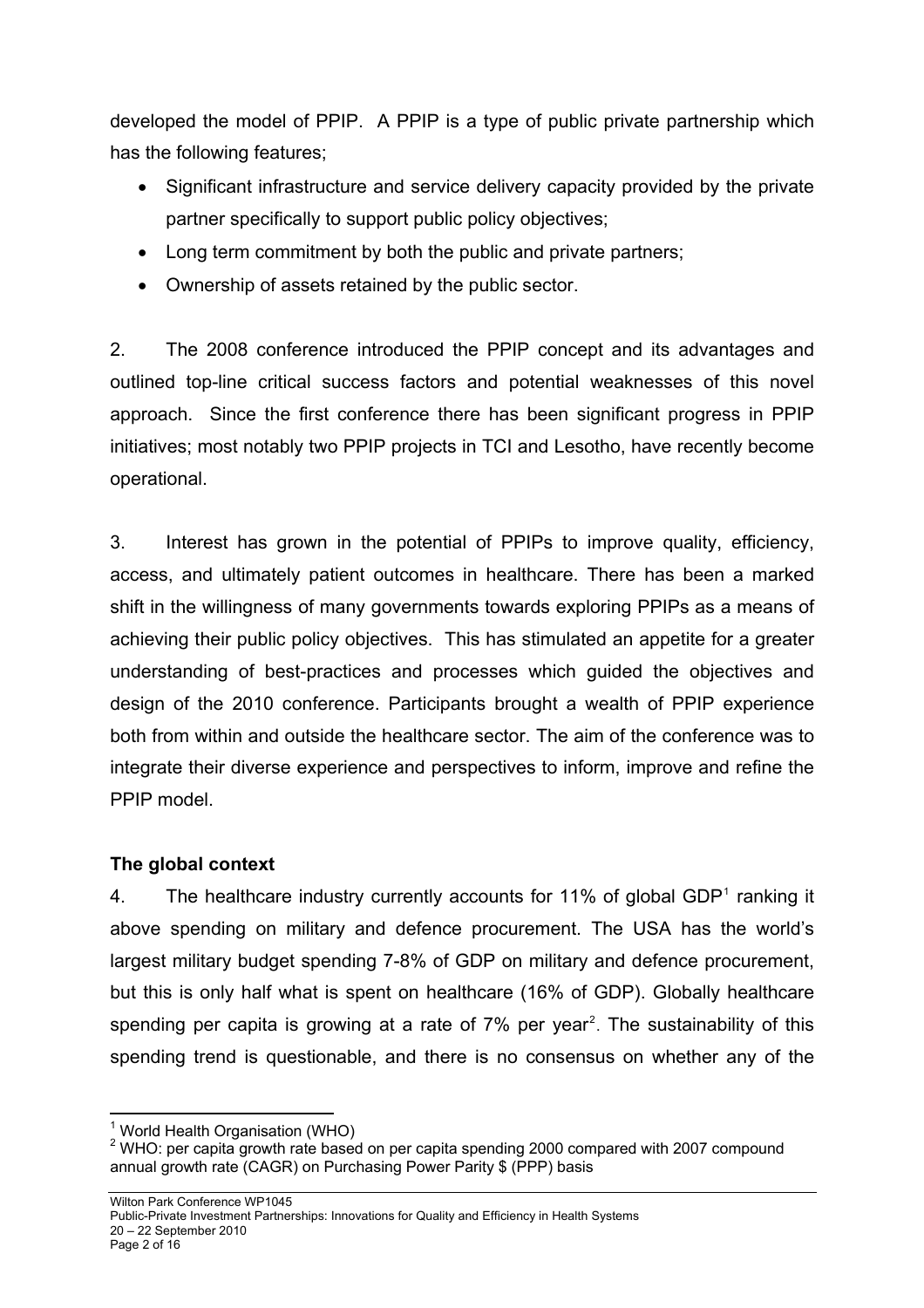existing healthcare systems across North America, Europe and Japan, are well placed to respond to the current and future challenges.

5. The growing burden of healthcare spending is not limited to developed countries alone. In low income countries (LIC), healthcare accounts for 5% of GDP with growth in spending per capita at 10%  $CAGR<sup>3</sup>$  $CAGR<sup>3</sup>$  $CAGR<sup>3</sup>$ . The challenges for the LICs are two-fold:

- weak and often dysfunctional public healthcare facilities, lacking basic sanitation, trained staff and essential medicines;
- limited public finances to upgrade these facilities or improve the skills of personnel. Many of the LICs which are former British colonies have attempted to emulate the UK's National Health Service (NHS) model. This blueprint of a state owned and controlled system funded through central government tax revenues remains and is supported by international donor agencies. In parallel to these state facilities is a growing private sector provision. This private sector is often unregulated, of variable quality and focuses on selling services for urban elites.

6. There is heated global debate on the appropriate role for the state in healthcare. This debate often lacks clarity and insight, for example, in the USA many of the people protesting against state involvement in healthcare are beneficiaries of the publicly funded Medicare system which has existed since 1965. In many LICs there is evidence that the state has been unable to deliver high quality, accessible healthcare but most donors still insist on funding purely state-based healthcare activity. Many state actors are increasingly looking to alternative models to meet their public service objectives. This is driven by dual pressures from public spending cuts and other austerity measures with ever-growing public needs, expectations and demands for health services.

7. Globally, from HICs (High Income Countries) to LICs there are now a plethora of innovative and experimental approaches to improve quality, efficiency and access to healthcare by leveraging private sector expertise for public benefit. Valencia in

<span id="page-2-0"></span>l  $^3$  WHO: per capita growth rate based on per capita spending 2000 vs. 2007 CAGR on PPP\$ basis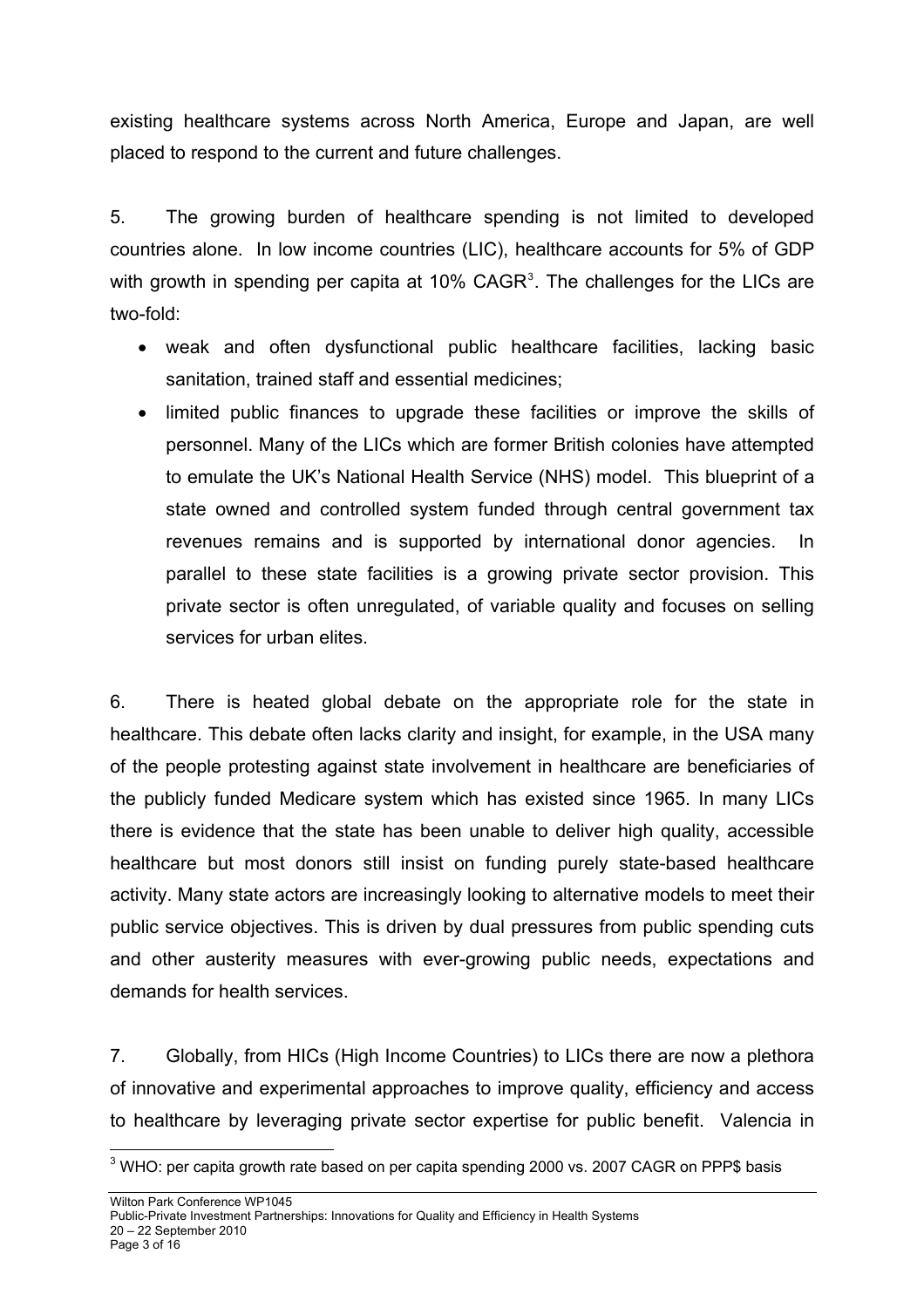Spain (HIC) has several successful PPIP initiatives which improve facilities, the provision of care, and human resources; Germany has embarked on a PPIP to facilitate provision of hi-tech healthcare facilities. India (a Middle Income Country) demonstrates that PPIPs can improve access to healthcare through the evolution of microfinance programmes. In a similar fashion, Nigeria has used public private partnerships to fund health insurance for the poor and specifically for high cost diseases such as AIDS. Innovative approaches have not been isolated to single country pilots and solutions; there have also been large scale PPIPs addressing supply chain management efficiency across Africa improving access to medicines on a continental scale.

### **PPIP Innovations: key insights**

*When is a PPIP an appropriate solution in the healthcare environment?* 

8. Where there is public failure or risk of failure on defined objectives and priorities. There was overwhelming consensus in all the cases reviewed, where there are explicit political priorities and objectives which the public sector is either currently failing or potentially expected to fail to meet, that a PPIP can offer an effective and timely solution. More often than not, long term sustainability has been the key trigger in PPIP innovation. In Valencia, the rising burden of disease, pressure of a growing population and mounting public sector debt restrained the ability of the regional authority (public sector) to improve quality and efficiency of healthcare provision to the local population in a cost-effective manner. This was the catalyst for seeking an alternative model, resulting in a PPIP which has been operational for 10 years, delivering the same range of services but with a 25% cost-saving compared to the purely public sector facilities in the region. Similarly, in both Lesotho and the TCI the existing healthcare facilities were so inadequate that patients were sent to neighbouring countries for treatment at great public expense. Not only was this an unsustainable model for public finances, it was also failing to provide equitable access to basic healthcare for the broader population. The limited capacity of the public sector to finance and execute a radical change in healthcare facilities and provision alone led to the need and adoption of a PPIP.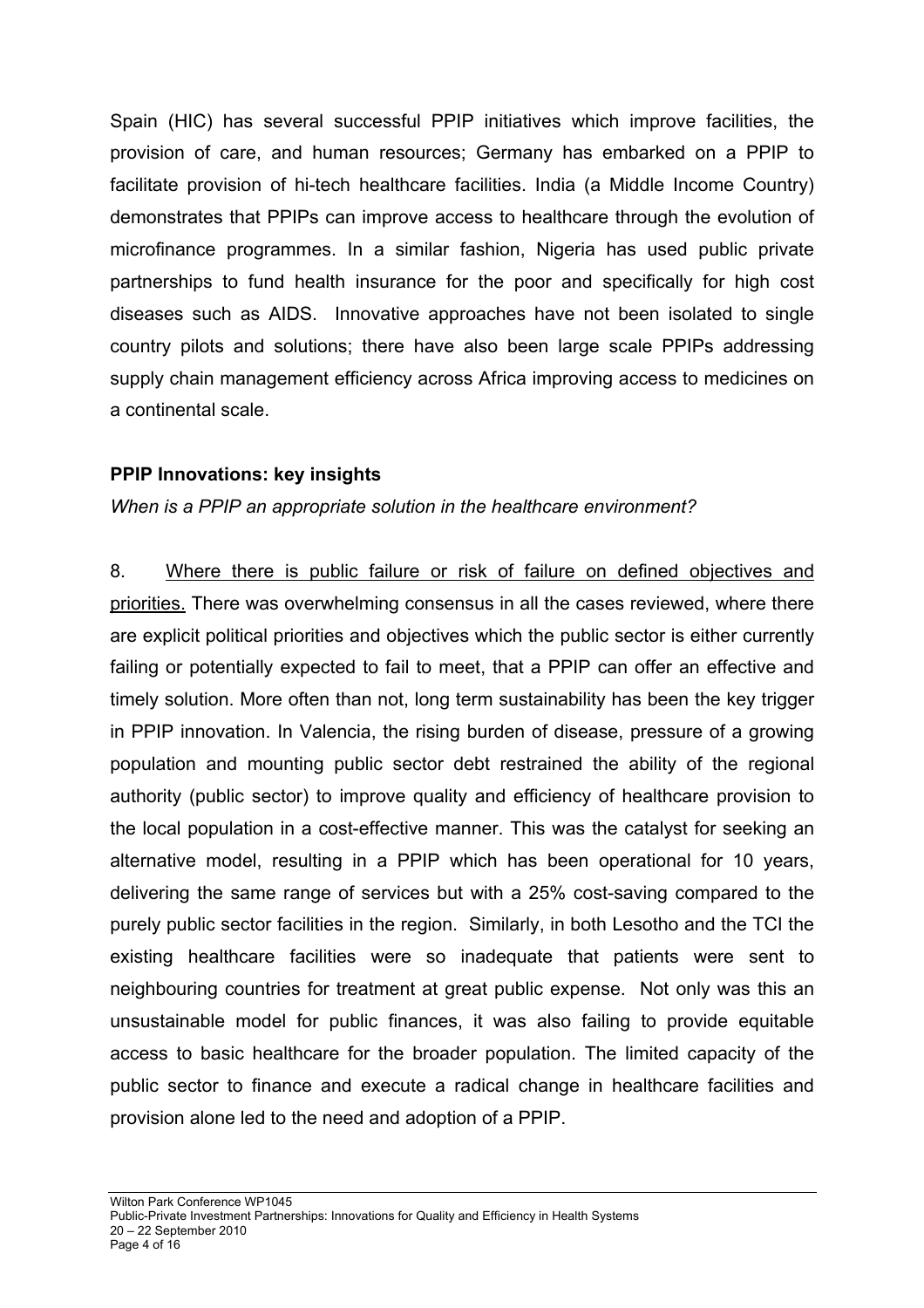9. In a similar vein, the public sector supply chain management of medicines in LICs, especially across the continent of Africa, fails to meet its primary objective of ensuring access to good quality medicines. It is assessed that in parts of Africa essential medicines are available to patients only 30% of the time. The supply of medicines across Africa is predominantly through a publicly owned and controlled Central Medical Store (CMS). A public CMS generally preferred over a free market or private sector CMS because it is believed it ensures equality of access and quality of medicines. However, growing evidence demonstrates that public CMSs have only achieved patchy success. In contrast the supply chain of medicines in most HICs is managed and delivered by the private sector and has guaranteed access to medicines. A radical overhaul of the management of the medicine supply chains is required. The expertise and the infrastructure already exist in the private sector, and attempts to duplicate these in the public sector would not only be wasteful but also likely to fail. A PPIP can provide a timely and effective solution. For instance, the need to treat HIV/AIDS patients across Africa gave impetus to the improvement of supply chain management for antiretroviral (ARV) drugs. This need was identified by a private company, RTT (a pan-African wholesaler and distributor) who now have a contract to support the US PEPFAR (USA President's Emergency Plan for Aids Relief) initiative. This PPIP was initiated by a private contractor willing to bear the full market risk of setting up the necessary capacity and infrastructure. This PPIP has proved to be a highly effective solution and has been replicated across the continent through regional hubs. It is expanding into the supply of other essential medicines and medical technologies

10. Where political will is strong and policies are focused on outcomes. Political will and a coherent communications strategy are crucial in developing and implementing a PPIP. Strong political leadership will ensure that all key stakeholders understand that a PPIP does not mean privatisation of public sector services. Nor does it mean piecemeal outsourcing and tendering of public services. It is important to recognise that a PPIP is a comprehensive solution to improve quality and efficiency leading to better public health outcomes. The PPIP pilot in Alzira (Valencia, Spain), was met initially with significant resistance from professional medical unions. However, strong leadership ensured that the PPIP pilot would be evaluated on its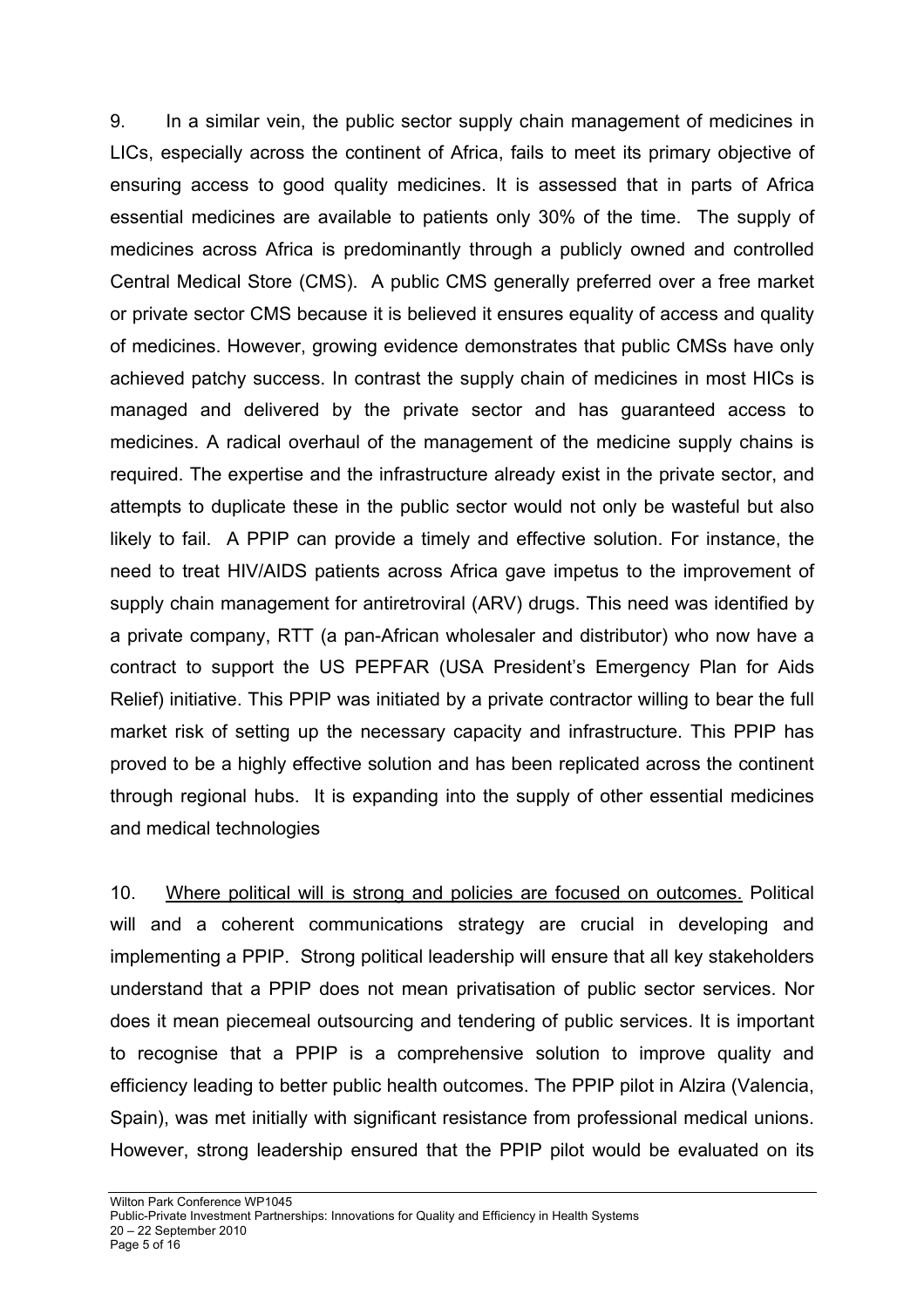ability to achieve substantial quality and cost benefits, which were more than the public providers could deliver. It is strongly noted that the debate and the final decision either for or against a PPIP needs to be based on a rational assessment of the evidence available and the desired outcomes and actively seeks to avoid arguments based on ideology. Such rational policy debate requires consensus on the desired outcomes as well as the methods and indicators to measure and monitor those outcomes; it requires a policy process that incorporates them into decisionmaking.

11. Where private sector involvement can provide an integrated solution and avoid additional policy distortions. A PPIP in healthcare should ideally provide primary, secondary and tertiary care; an integrated solution to avoid replicating the distortions which fragment care delivery. A PPIP that does not include primary care may not be able to effectively manage patient needs which might then over-burden the secondary and tertiary care facilities. This is reflected in the different Spanish PPIP experiences of Valencia and Madrid. In Valencia, the PPIP is an integrated care delivery network; in Madrid the PPIP is focused only on hospital provision. The emergency room specifications for the PPIP hospital in Madrid are six times larger than those in Valencia reflecting, in part, the lack of control the Madrid PPIP has of primary care which would reduce unnecessary emergency visits. In Lesotho the PPIP includes several primary care "filter" clinics to treat and refer patients. This approach is especially important in developing countries where traditionally even basic healthcare is provided and dispensed by hospitals. These "filter clinics" are designed to ensure the hospital will not be oversubscribed by patients and that secondary care facilities and resources can be utilised more appropriately.

12. In addition, a PPIP may need to provide solutions for wider public sector challenges to achieve its desired outcomes. An example is that in many developing countries there has been a continual drain of trained medical professionals abroard, leaving a severe skills gap for the delivery of health care in the home country. An effective PPIP would need to address this by providing attractive working conditions and job opportunities to the skilled diaspora. In Lesotho and TCI, training of existing and new medical staff has been included in the PPIP agreement. In Alzira (Valencia,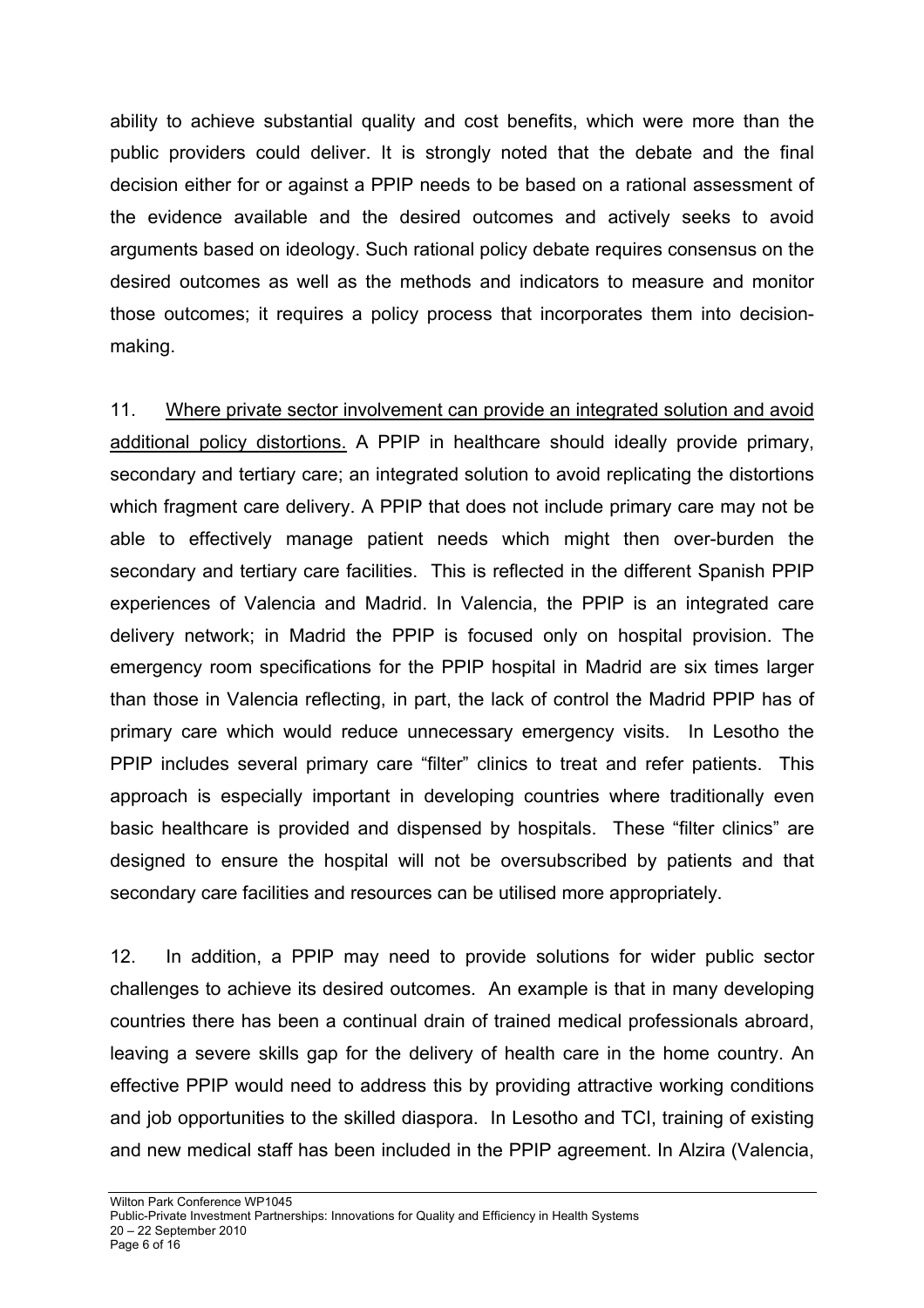Spain) there were chronic staff shortages due to its rural location, so the PPIP deal included a medical teaching hospital which significantly improved the supply of trained staff.

13. In developing countries an integrated approach to addressing chronic problems in the health care system may also demand providing solutions for improving access to quality medicines. The supply of medicines and medical equipment is at best sporadic in many developing countries. A PPIP that only offers new or improved healthcare facilities with fully trained staff would fail to improve patient outcomes if it did not also provide consistent access to medicines. In these circumstances a PPIP would need to address the logistics of effective supply chain management in order to have a real impact on the access and quality of healthcare.

### *What is required to effectively finance PPIP deals in healthcare?*

14. Sustainable incremental revenue flows. In order to ensure the long-term sustainability and scalability of a PPIP in healthcare, it is crucial to establish a dependable revenue stream. It is needed to fund the transaction costs once the contracts are signed as well as capital investments. The PPIP revenue flows should ideally be cost-neutral or offer cost-savings to the public budget (as was the case in the majority of the PPIPs discussed from Lesotho to Valencia, Spain). Ultimately, the PPIP needs to offer better value for money and the acceptable cost-impact will be dictated by the public finances available over the period. There may be instances where the provision of services increases costs to the individual or public-sector subject to affordability and political mandate of the public payer but offers benefits that supersede these costs.

15. In HICs (High Income Countries) long-established tax revenue streams or public health insurance contributions can provide the sustainable revenue flows required. In the Spanish PPIPs existing revenue streams from the regional authorities were utilised in the same way that they are in public run facilities which ensured costneutrality. In fact, in the Alzira (Valencia, Spain) PPIP they were able to achieve a 25% cost-reduction alongside service improvements. However, in LICs tapping into tax revenue streams to finance, a PPIP might only serve to divert funds from other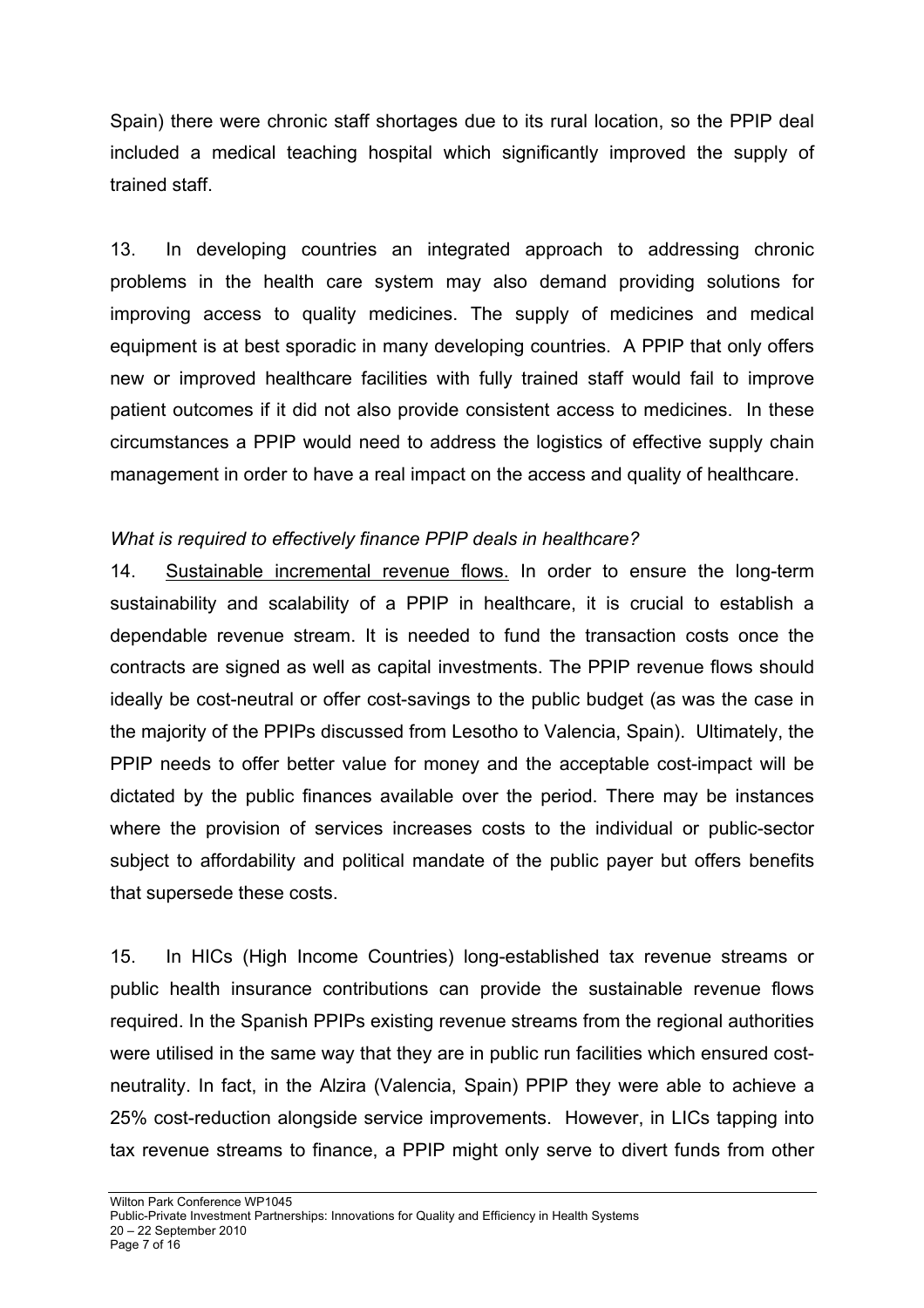needs. There is a potential role here for donors in providing revenue support in order to cover initial transaction costs. This would encourage commercial lenders to fund PPIPs at affordable rates<sup>[4](#page-7-0)</sup>.

16. New social health insurance mechanisms (SHI) may offer a sustainable solution in some countries. This approach has been used in TCI where the PPIP was underpinned by the launch of a national health insurance (NHI) scheme. The NHI scheme is funded through small salary contributions (5%) split between employee and employers. While there was initial scepticism whether a population of 35,000 could generate sufficient revenue to support an NHI plan, actuarial studies demonstrated that it would be sustainable.

17. In many LICs there are multiple challenges to implementing an SHI scheme; the size of the informal economy makes collecting contributions very expensive; and lower income groups do not necessarily see the value of buying-in to such a scheme. There have been several initiatives to address these challenges and offer solutions for the poor and vulnerable segments. One example of this is led by PharmAccess Foundation<sup>[5](#page-7-1)</sup>. They have set up a Health Insurance Fund in Hygeria, Nigeria supported by the Dutch government. The Fund introduces a collective health insurance for low income groups, based on risk pooling, donor support, co-payments and utilization of local private infrastructure. This insurance scheme will cover basic health care services, including treatment of HIV/AIDS, tuberculosis and malaria. This initiative demonstrates how it is possible to mobilise existing resources to set up a SHI scheme in a LIC. It also emphasises the importance of addressing the needs of poorer households with a suitable benefits package; one that offers regular primary care related services and benefits alongside security for acute and chronic care. Ultimately, they need to demonstrate value for money to poorer households to justify the short-term loss in household income.

18. An SHI scheme alone may not be able to deliver sustainable improvements to the quality and access of healthcare, but it can form an important component to a

entity and the mattem controlled in LICs interest rates are often as high as 30%.

<span id="page-7-1"></span><span id="page-7-0"></span><sup>&</sup>lt;sup>5</sup> Not-for-profit foundation based in Amsterdam, [www.pharmaccess.org](http://www.pharmaccess.org/)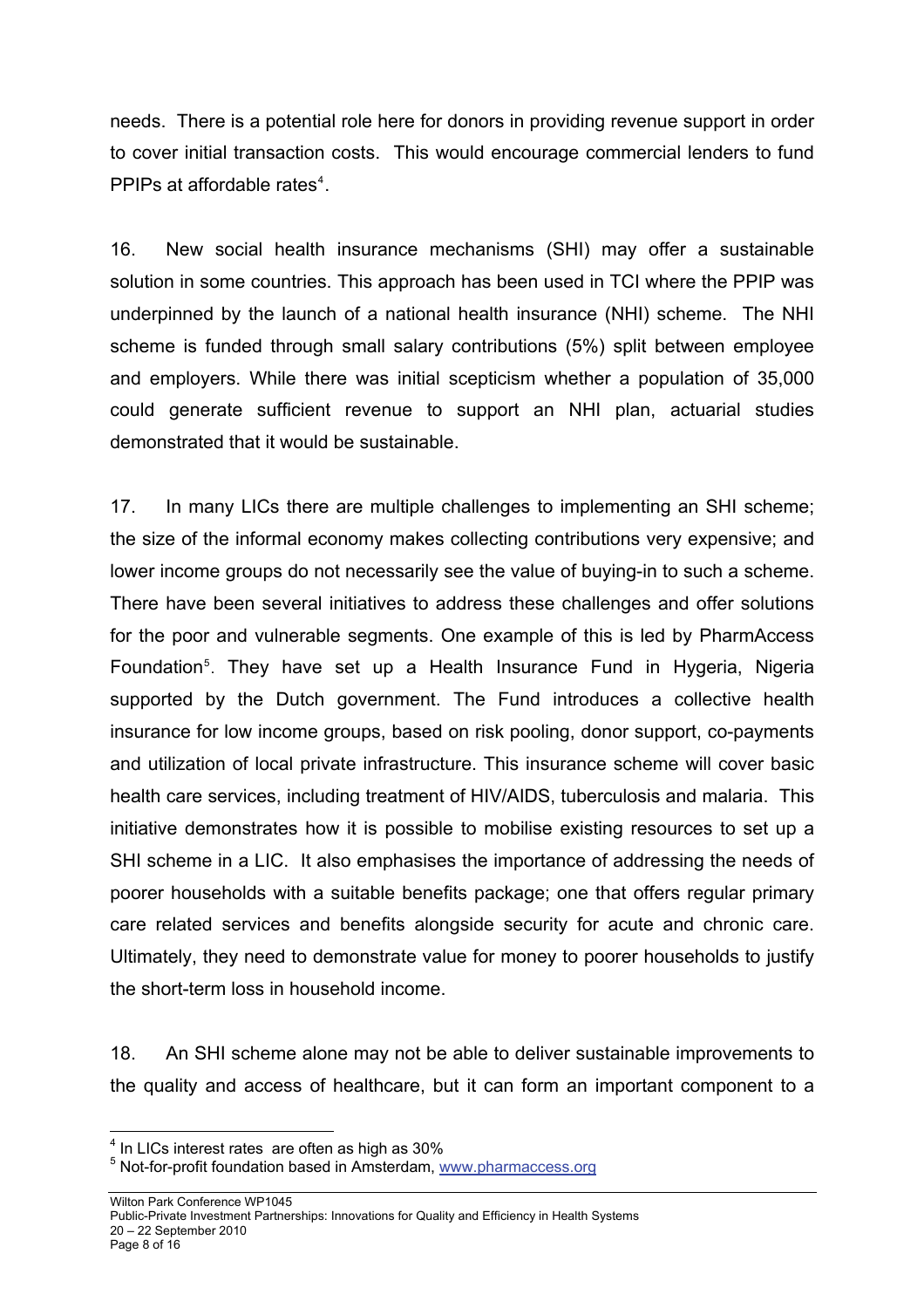PPIP solution. Neither will it solely be able to ensure access to adequate and appropriate services and benefits for patients in the long-term. If the SHI scheme is unable to influence and manage the costs of service provision whilst ensuring levels and consistency in the quality of care it is likely to be unsustainable. An example is the USA healthcare system where premiums continue to increase (or benefits are rationed) in order to finance continual price increases from providers and suppliers of services.

19. Clarity on both the risks and expected returns. A key barrier to financing PPIPs especially in developing countries has been raising capital both in debt and equity. A lack of understanding within banking and financial sector of healthcare delivery and its risks has meant there is reluctance to take on "white coat risks"<sup>[6](#page-8-0)</sup>. Firstly, financial institutions are often only willing to lend money for the infrastructure component of PPIP's, as that enables them to secure their risks on a physical asset. This has led to PPIP contracts being split into two, one for infrastructure financing, construction and maintenance; and another for the financing and delivery of the service provision. This situation requires pro-active and sophisticated management to align the activity of construction companies or infrastructure developers with the needs of clinical service provision. Secondly, equity investors are reluctant to invest when they perceive high risks and low returns in unstable political and economic environments. In Lesotho, the government permitted the private operator to build an additional wing to the hospital to serve private patients. The purpose of this private facility is to supplement profits for the private consortia and potentially mitigate risks through subsidising activities/losses. There are clearly risks to this approach; in particular that service delivery may become distorted as increasing priority is given to the private facility guided by profit maximising behaviour. In order to address these risks, in many PPIPs the private operator is subjected to a cap on profits.

*What does it take to get the deal right: from contract development to implementation?*  20. Ensuring the deal structure suits the intent of the PPIP. Securing the right deal requires specific and particular skills and capabilities. First, it is crucial to ensure the

<span id="page-8-0"></span>l  $6$  This refers to the risks associated with the provision of medical services as opposed to physical infrastructure such as hospitals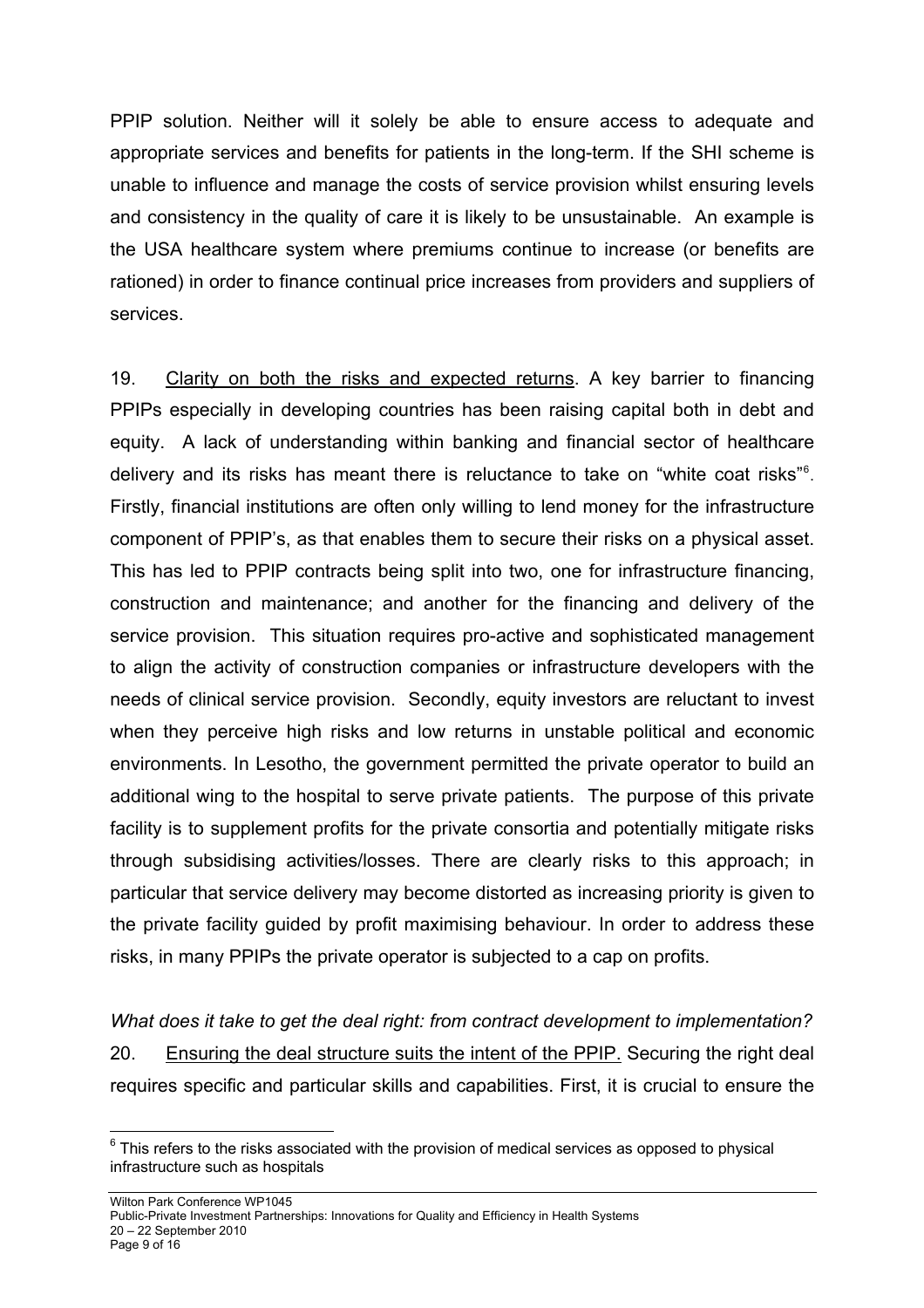'right' players are brought into the discussions early to ensure transparency and acceptabilities. The 'right' players will be determined by the project objectives. For example, health insurance providers are essential where population risks need to be managed effectively, whilst experienced hospital managers will be needed to improve operational productivity. Secondly, the deal needs to align the incentives for all parties around core objectives. There needs to be recognition that private companies are driven by profit and must be structured into the contract. An example of this is in Valencia, where financial incentives encourage rational prescribing practices and the use of generic medicines. Public sector objectives need to be clear and explicit in order to structure a deal effectively and to align the incentives for all parties.

21. Alignment of the agreement with existing legal and regulatory framework. The novelty of a PPIP means it will often exist outside a formal regulatory framework. In most developed countries the legal framework is sufficiently mature to support a proper binding contract for all parties involved. In situations where the legal and regulatory framework is less developed, it is important to understand the limitations of the local civil and common law environment and appropriately adapt and customise the structure of the deal.

22. Building in flexibility. Flexibility in the contract is important to reflects its the long-term nature. This flexibility must address several key issues. Firstly, recognition of the evolving environment and situation; the costs incurred by the private provider are likely to change for contracts which span several years not least because of advances in medical technology. The PPIP agreement will need to recognise this and permit episodic review and discussion on prices and costs. If the private provider only breaks even, or starts to make a loss, it is very likely to withdraw from the PPIP. Secondly, the deal needs to respond to broader external changes in circumstances and environment. This can be achieved through informal dispute mechanisms, which lock the parties into regular dialogue with episodic reviews. These can resolve a wide range of potential problems from the failure to achieve set objectives to dealing with the bankruptcy of the private provider. Effective informal dispute mechanisms can avoid lengthy and expensive formal dispute resolutions.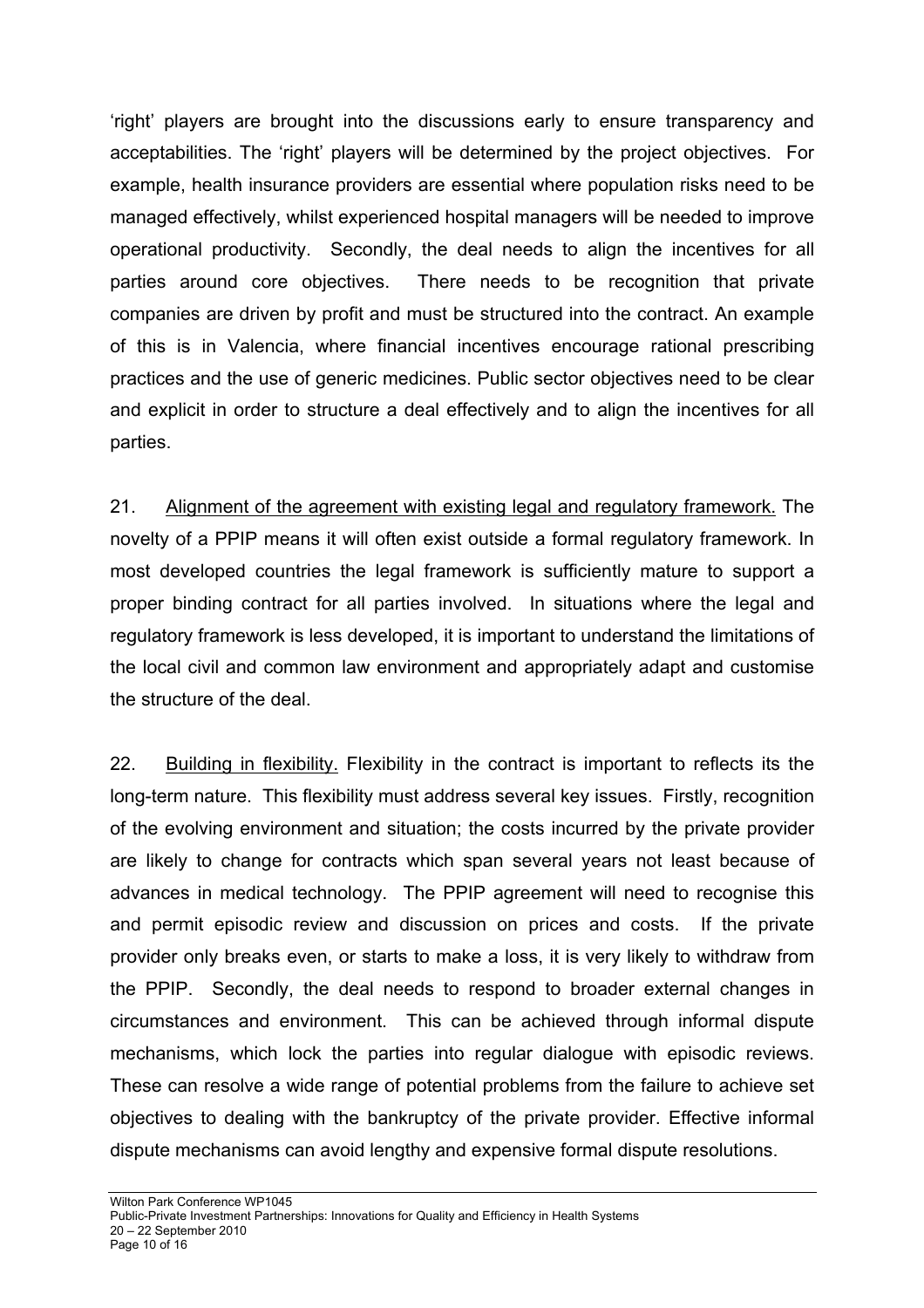23. Importance of contract management after the deal is signed. A central theme for many PPIPs has been the need for intensive focus on contract management after contract signature. This pressure is most acutely felt in developing markets where capabilities and capacity to be "hands-on" after the deal has been signed is limited. In the TCI, the professional external advisors who helped the public sector to structure the deal left once the contract was signed. Significant gaps in expertise and skills of the public sector in the PPIP risks its long term sustainability.

## *The Evaluation of PPIP's: What does success look like?*

24. PPIPs need to be comparable with or better than previous public sector performance. In order to demonstrate benefits measurement and comparison over time is needed. In Alzira (Valencia, Spain), the PPIP has led to significant improvement in the levels of quality and access as well as cost-savings of 25%. The ability to provide evidence of PPIPs impact helped rational political debate over the use of PPIP. This led to an expansion of PPIPs in Valencia. In addition, the evidence sparked interest from other regions in Spain such as Madrid who are embarking on their own PPIP in healthcare. In TCI and Lesotho will need to compare the value for money of their previous model (re-sending patients abroad for treatment) with their new PPIP model as well as accessing its impact on healthcare outcomes amongst the broader population.

25. Comparisons with the past are not always possible in countries where there has been little or no monitoring of outcomes. That increases the acceptance of collating information now to support future evaluations, ensuring standards are at the very least maintained and demonstrating when significant improvements are made.

26. Outcomes should be central to evaluation. PPIPs ultimately seek to improve access, quality and efficiency, leading to better health outcomes for patient. It is important that evaluation criteria and indicators help link these outcomes to the incentive structures for the private consortia. In the Alzira (Valencia, Spain) PPIP model, 86 indicators are used to compare all health facilities including PPIPs. These indicators form part of Valencia's Annual Quality Plan to which all healthcare facilities are subjected (both private or public sector). The monitoring is carried out by a team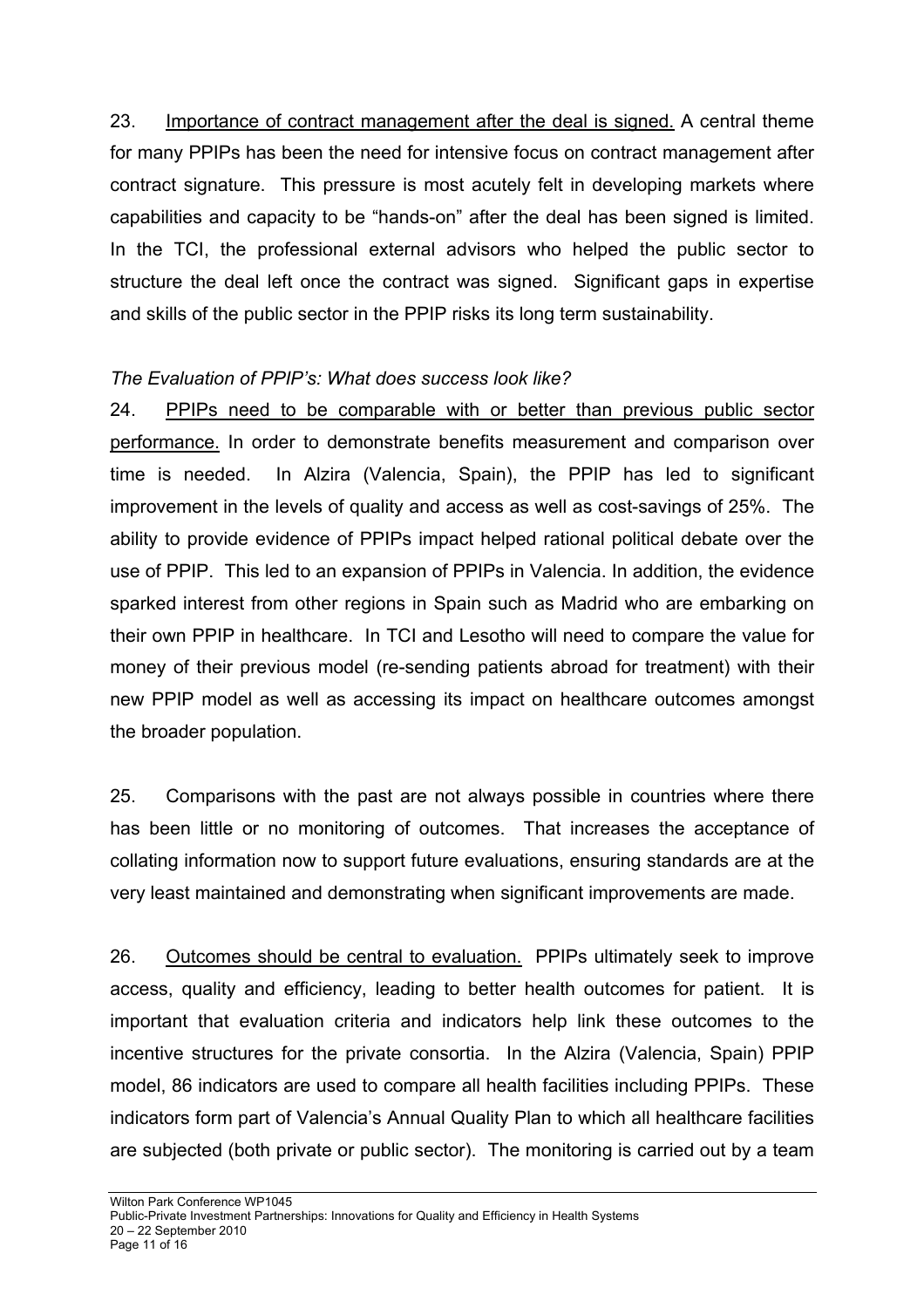of public sector administrators and clinicians throughout the region. The team utilises data from patient claims, records and surveys and from financial management information.

27. In many PPIPs there can be additional benefits for wider society. For example, in Lesotho the PPIP was designed to increase participation of local businesses such as local commerce in contracts in catering and grounds maintenance. Similarly, RTT's PPIP to supply ARVs led to growth in business for local haulage companies, job creation in the regional hubs and improvements in IT infrastructure. Whilst these are welcome benefits, it is important that the success of the PPIP be evaluated on its core objectives. Additional benefits should be viewed as a bonus.

28. Monitoring should not be burdensome. Whilst monitoring is crucial to evaluation it needs to be simple. Extensive monitoring can create distortions in delivery of services. For instance, in donor sponsored HIV/AIDS centres the reporting needed for donors places a huge additional burden on staff when information is consolidated by hand by nurses and doctors who should be focused on providing treatment. It is essential that simple and effective metrics are identified which can be collected and summarised without consuming significant medical resources. Information technology and systems might offer the most efficient solution to monitoring, but, in many countries the upfront investment in the IT equipment and training required is prohibitively high. A monitoring and evaluation system in LICs using existing technologies such as mobile phones would be a more effective solution.

29. Independent outcomes and impact evaluation. Evaluations should be conducted by an independent party. This body would be responsible for integrating evaluation into the project from the beginning, including providing the IT infrastructure and information systems for evaluation and monitoring. This body may also advise on creative solutions and initiatives to monitor performance with minimal investment. An independent body helps ensure objectivity and the building of a reliable evidence base and it must maintain its independence and transparency.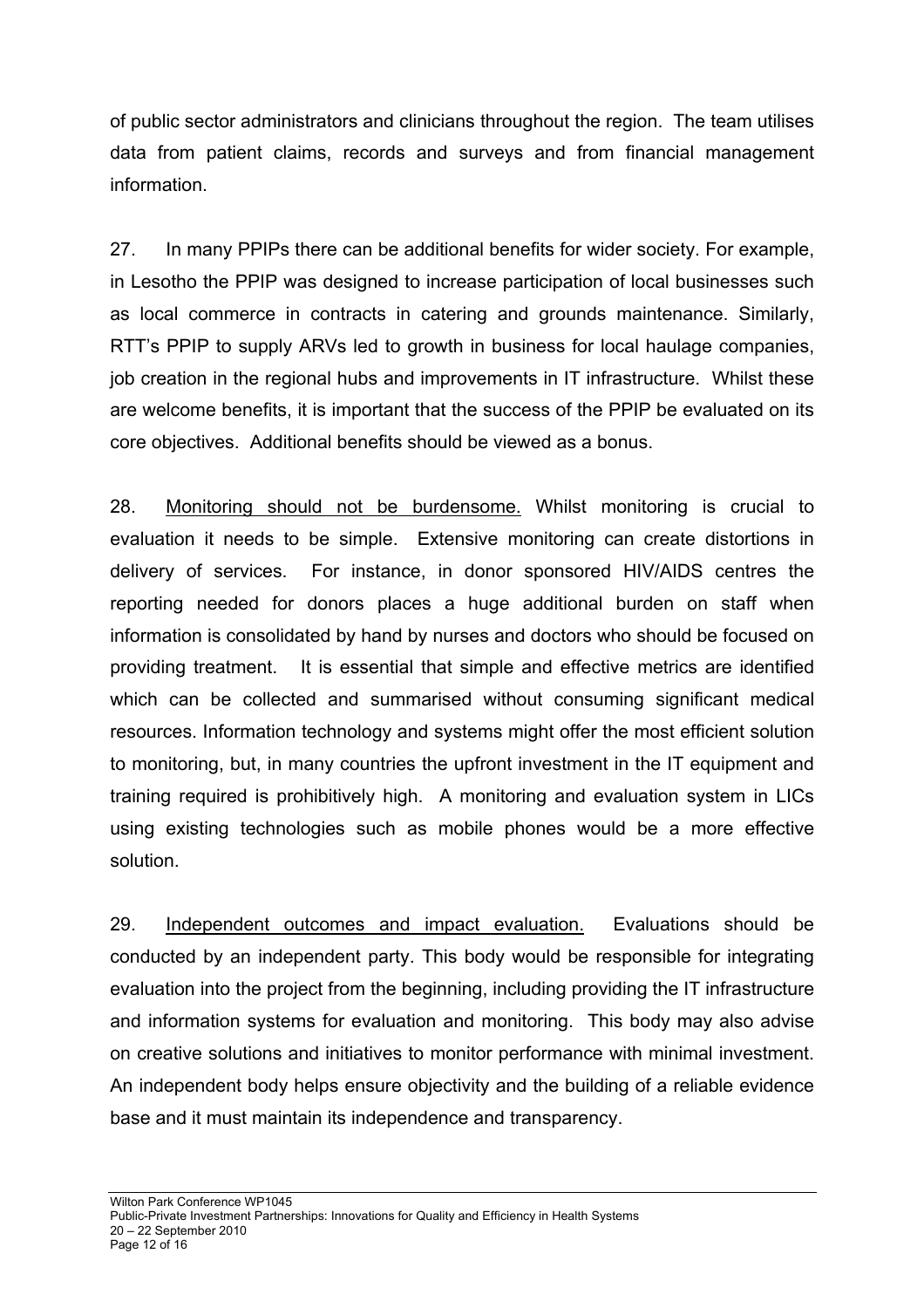#### **The Road Ahead: Key actions for further collaboration**

30. Addressing the need to improve access to capital for the right PPIP projects in developing countries. There are two major barriers to raising capital for PPIP in developing countries. Firstly, raising debt from lenders is inhibited by their reluctance to shoulder any 'white coat' risk. Risk transfer or risk sharing therefore is key to improving access to capital. There has been some progress where donor agencies and development banks can provide credit guarantees to lenders. Interest for these credit guarantee schemes are growing with increased recognition of its multiplier effect; for example, \$1 of donor funds can leverage up to \$30 of benefits. Secondly, equity investors in healthcare are often deterred through perceptions of high risks and modest returns. A solution is for donor agencies to offer equity investments rather than the donation of large sums of money to public institutions. This approach has several advantages; more efficient use of donor resources and improved incentive structures. Donor funds would no longer be poured into dysfunctional public institutions; instead they could be invested into specific projects with defined objectives. Incentive structures would be less geared to securing donor funds with minimal scrutiny and more geared to developing a proposal for effective use of these funds and the creation of value. Successful equity investments can be re-invested into other similar projects.

31. Address the lack of contract management and supervision capabilities in the public sector (especially in developing countries). A central concern to all PPIP projects in developing countries is the inexperience in the public sector in taking an effective role in the implementation or supervision of PPIP deals. There is a lack of relevant skilled resources and processes. Donors have the opportunity to provide technical assistance to both the public and private sector. The sustainability of existing PPIPs such as in TCI and Lesotho will be determined by the ability of the public sector to manage effectively their current PPIPs contracts. These state actors are likely to rely initially on assistance and guidance from external experts.

32. Refine the contracting capabilities in the public sector (especially in developing countries). A limited body of knowledge exists to guide the structuring of new PPIP deals. A centralised repository that can build on lessons learned from PPIPs and act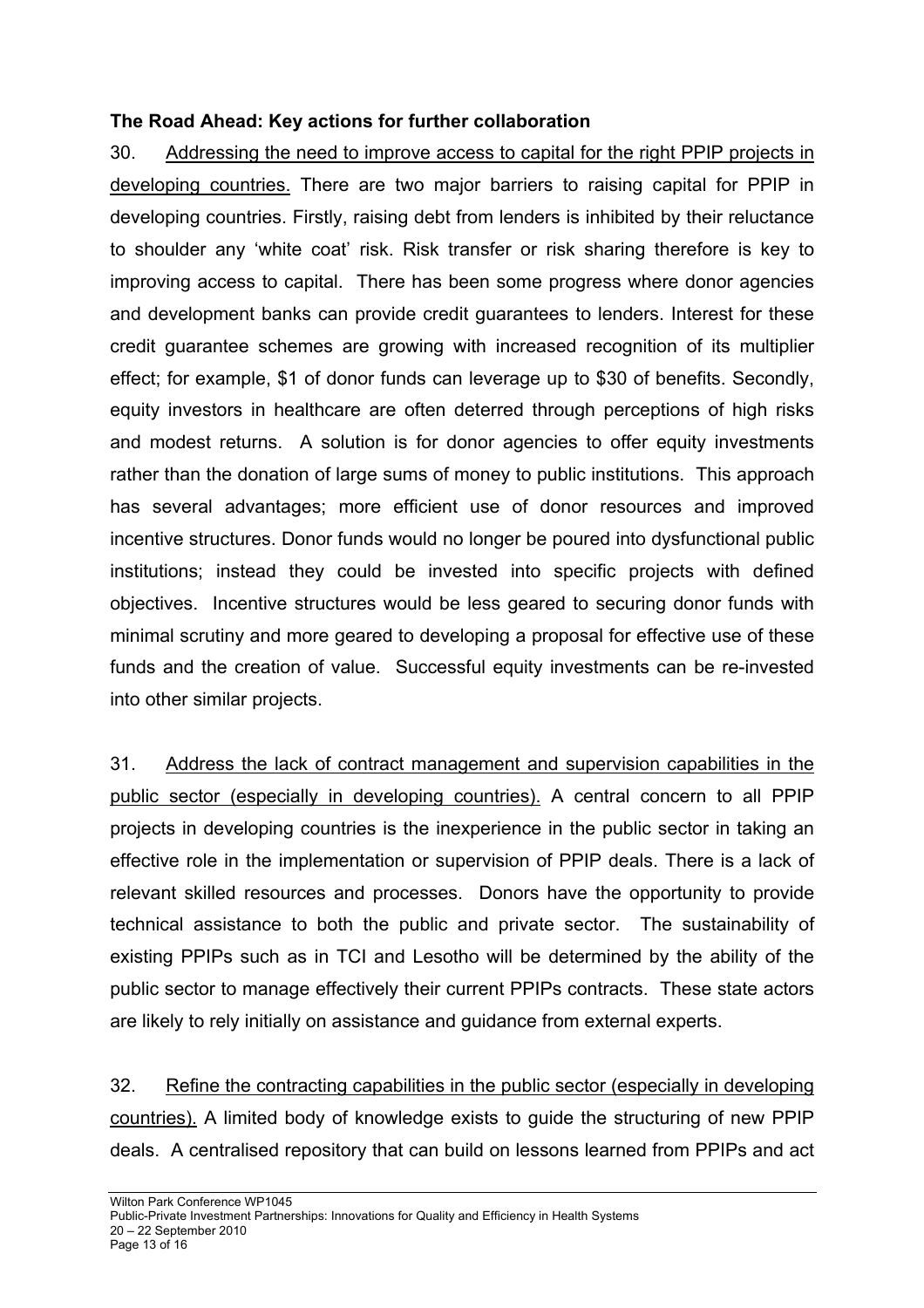as a stepping stone towards best-practices guidelines for structuring deals would hugely benefit those setting up future PPIPs. Internationally, there is a need to make existing expertise and technical assistance available to both the public and private sector. This expertise should be used to set international standards and develop best-practise guidelines. They might also offer tools for new PPIP projects such as skeleton proposals, legal advice and links to organisations that provide technical and professional advisory services and assistance.

33. Facilitate the sharing of lessons learned internationally. The need for a central database of existing PPIP initiatives globally has grown significantly. Its purpose would be to share information and experience. This would enable those embarking on a new PPIP project to draw lessons from previous and current projects. This could potentially evolve into a directory of expertise supporting the identification of organisations, governments and individuals that have been involved in PPIP projects. This would facilitate cross-fertilisation of ideas and encourage dialogue for future developments nationally and internationally.

34. Bespoke support to Small and Medium Enterprises (SMEs). It is estimated that seventy-five percent of all PPIP projects in developing countries are under \$3 million and are carried out by SMEs. SMEs often struggle to gain access to capital, and often lack the personnel and skills to develop business proposals that can be fairly assessed by financial institutions. This restricts PPIP activity to a fewer larger players and potentially reduces the efficiency gains that come from a highly competitive environment. Development of be-spoke packages that SMEs can access to support their inclusion into the PPIP process could redress the current imbalance.

35. Local and regional workshops and meetings. Local and regional dialogue is required to understand the needs in detail and clarify where private sector involvement might have the greatest impact. This will broaden experience and facilitate sharing of information and evidence of PPIPs. This process can support a significant 'mind shift' in the public sector through evidence-based rational debate on the locally appropriate solutions.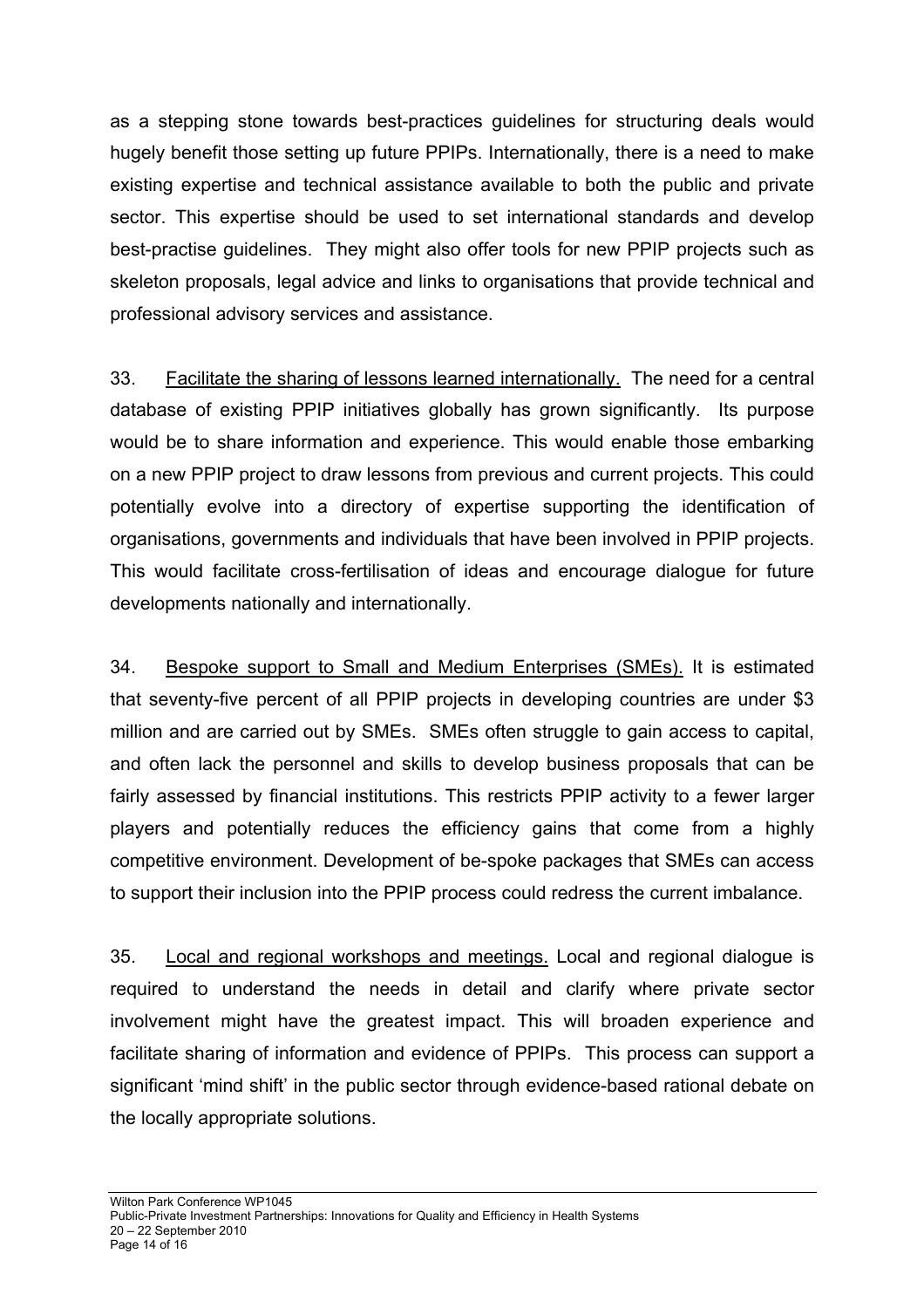36. Develop a network of independent bodies to monitor outcomes. Developing a network of monitoring bodies would support their independence and transparency without undermining their relevance locally. This network would share information and lessons on efficient and effective methods of data collation and analysis, as well as on novel and innovative approaches to various challenges.

37. Role of participant activism to scale up and drive ahead. Conference participants are the driving force in taking forward the key actions. "Never doubt that a small group of committed individuals can change the world, in fact indeed it is often the only thing that has"[7](#page-14-0) *.* In order to meet the global challenges in healthcare, governments, private providers and international agencies will need to share information and facilitate the rapid adoption of PPIP initiatives.

# **Rema Sabri September 2010**

Wilton Park Reports are brief summaries of the main points and conclusions of a conference. The reports reflect rapporteurs' personal interpretations of the proceedings – as such they do not constitute any institutional policy of Wilton Park nor do they necessarily represent the views of rapporteurs.

<span id="page-14-0"></span>l <sup>7</sup> Margaret Mead